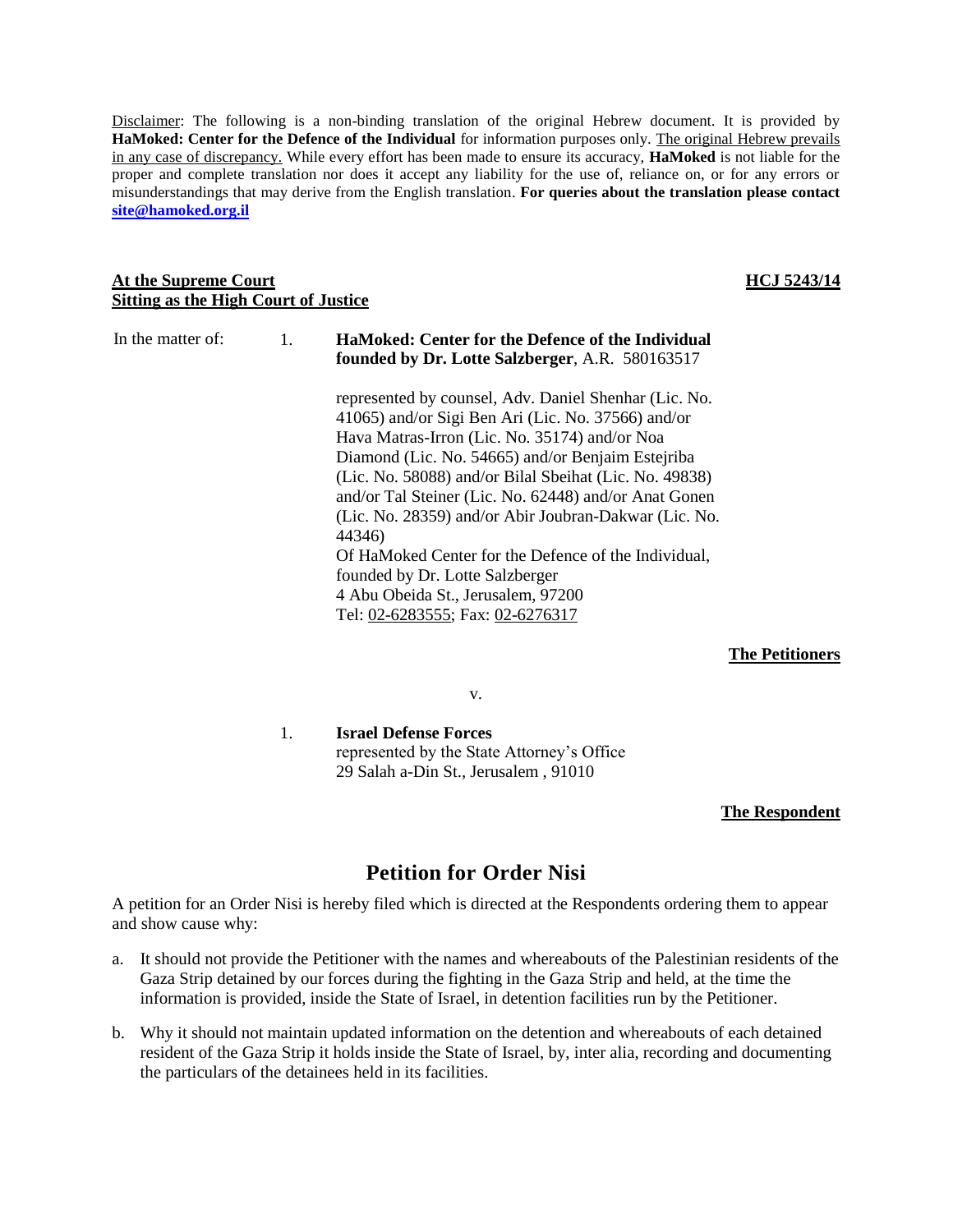# **Request for Urgent Hearing**

## **The Honorable Court is requested to schedule an urgent hearing of the petition.**

This petition concerns the most fundamental right of every detainee detained by Israeli security officials, to have his detention and whereabouts known. This right is a condition for exercising the detainee's other rights - the right to legal counsel, the right to challenge the conditions of his detention, etc. The detainee's family also has the right to know what has happened to him and where he is being held.

According to media reports over the last few days, and from information received from human rights activists in the Gaza Strip, hundreds of Palestinians have been detained by Israeli army forces during Operation Protective Edge. HaMoked: Center for the Defence of the Individual has been attempting for several days to obtain information about persons detained during the hostilities, but the Respondent has been reluctant to provide the information.

Concern and anxiety over the fate of the detainees grow with the passage of time. The passing time also frustrates – minute by minute – the exercise of their most fundamental rights.

In the Gaza Strip, it is, at present, difficult to locate missing persons, determine who has been killed, who has been displaced and who has been detained. Some bodies have not yet been identified; some have not yet been removed from the rubble. Gaza residents do not know who might still be buried in the ruins and who has been detained. Due to the bombings, travel is difficult and it is difficult to obtain information from the internally displaced who are still suffering from the trauma caused by fleeing from their homes, the bombings and the loss of relatives. Reliable information regarding the identity of those detained by the State of Israel will help alleviate the anxiety and uncertainty felt by the families. Hence the urgency of obtaining the information.

## **The Grounds for the Petition**

- 1. The Petitioner, HaMoked: Center for the Defence of the Individual (hereinafter: **HaMoked**) is a human rights organization that has, for many years, defended the rights of Palestinians incarcerated in Israel. Its activities involve, inter alia, assisting relatives to located incarcerated family members by contacting the Israeli security authorities, in particular, the incarceration control center operating from the office of the Chief Military Police Officer (hereinafter: **the control center**).
- 2. Shortly after the beginning of the ground offensive in the Gaza Strip, the media started reporting about mass detentions of Palestinians who were taken by Respondent's soldiers and transferred to the State of Israel. Considering the difficult situation in the Gaza Strip, the fact that hundreds of thousands have fled their homes and the immense damage to physical infrastructure in the area, families in Gaza do not know if their relatives have been detained and are held by Israel, and have no way of knowing where those who have been detained were taken. As a result, the detainees remain without protection, completely cut off from their families and from access to legal aid and other forms of assistance.
- 3. In view of the above, on July 24, 2014, the Petitioner contacted the Attorney General, requesting information about where the detainees are being held, including specifics regarding holding conditions in those facilities, how long detainees may be held in these facilities and specifics regarding the legislation pursuant to which the detainees are being held.

A copy of HaMoked's letter dated 24 July 2014 is attached hereto and marked **P/1**.

4. On July 25, 2014, despite the significant communication difficulties and information gaps, as detailed above, HaMoked received two requests to trace two brothers from the village of Khuza'ah,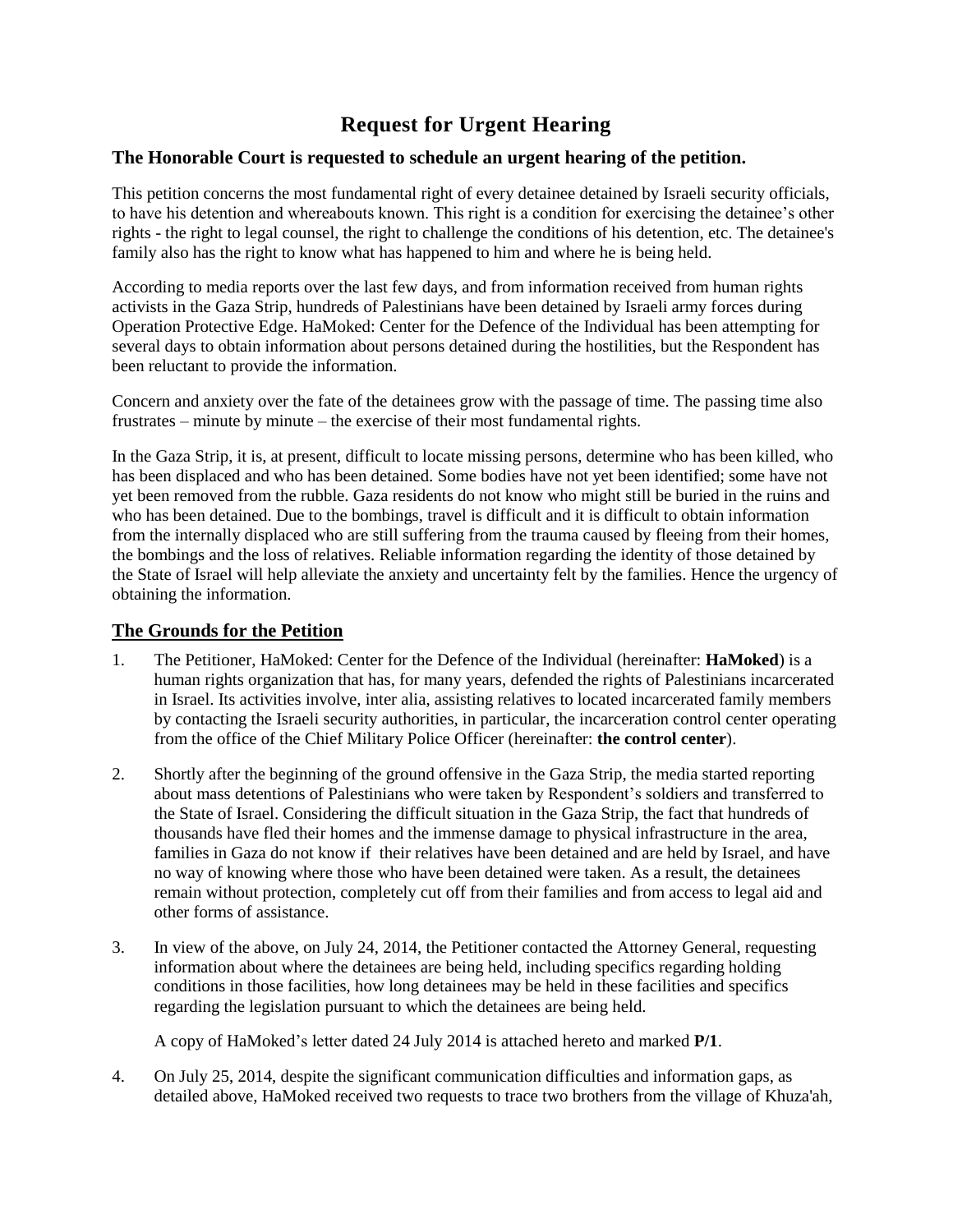near Khan Yunis, who had allegedly been detained by Israel. HaMoked contacted military officials, including the control center, in an attempt to trace their whereabouts, but to no avail. HaMoked was initially told that the request could not be processed for technical reasons (e.g., the absence of an ID number). Ultimately, the control center informed HaMoked that it would not provide information about detainees from Gaza.

5. HaMoked, therefore, was forced to send an urgent letter to the HCJ department at the State Attorney's Office, requesting the State to provide it with a list of Gaza detainees apprehended during the fighting and held in military facilities inside Israel. The request was made in order to prevent a situation in which hundreds of people are held in unknown locations, vulnerable to ongoing violations of their fundamental rights.

A copy of HaMoked's letter to the State Attorney's Office is attached hereto and marked **P/2**.

- 6. The State's response was received on July 28, 2014. It listed the guiding principles the Respondent uses in apprehending and holding detainees from the Gaza Strip. The letter also stated that temporary incarceration orders had been issued pursuant to the Incarceration of Unlawful Combatants Law 5762-2002 against some detainees who were not transferred to IPS custody and referred to legal processing pursuant to detention laws. These detainees **are still held by the military**.
- 7. The letter concluded with a statement from State counsel that the State did not intend to provide HaMoked with a list of the names of persons detained inside the State of Israel. The letter suggested HaMoked make individual inquiries to the control center. We note at this point, that State counsel listed conditions for processing requests to locate Gaza detainees. **Such requests must include the full name, ID number and documents attesting to the relationship between the applicant and the alleged detainee**. We respectfully submit that these conditions are unacceptable given the situation in the Gaza Strip, wherein human rights organizations receive information intermittently and full details and supporting documents, which are not required in similar inquiries, cannot be expected. This quite aside from the fact that given the dire circumstances in the Gaza Strip, waiting for individual inquiries would be fruitless, such that the Respondent will necessarily fail to fulfil his legal obligations.

A copy of the State's response is attached hereto and marked **P/3**.

8. To complete the picture, we note that on July 28, 2014, HaMoked and Physicians for Human Rights – Israel filed a petition for a writ of Habeas Corpus, on behalf of five individual petitioners from the Gaza Strip, who may be held by Israeli security agencies (HCJ 5226/14 **Iyad Abu Rida v. Israel Defense Forces**). At the time of submission of the petition herein, the Respondent has not yet responded to the petition. Therefore, it is not clear whether the position stated in the letter marked P/3 above will remain the official position of the State of Israel.

**In light of the aforesaid, HaMoked was left with no choice but to seek the assistance of the Honorable Court in instructing the Respondent to provide it with the names of Gaza residents incarcerated in its facilities inside the State of Israel, to avert the violation of their rights and their families' right to know whether they are held by Israel and if so, where**.

## **The Legal Argument**

### **Notification of Place of Detention – Respondent's Obligation**

9. The right to be notified of an individual's detention and whereabouts cannot be overstated. This is a fundamental right - both of the detainee and of his family. It is a part of the fundamental right to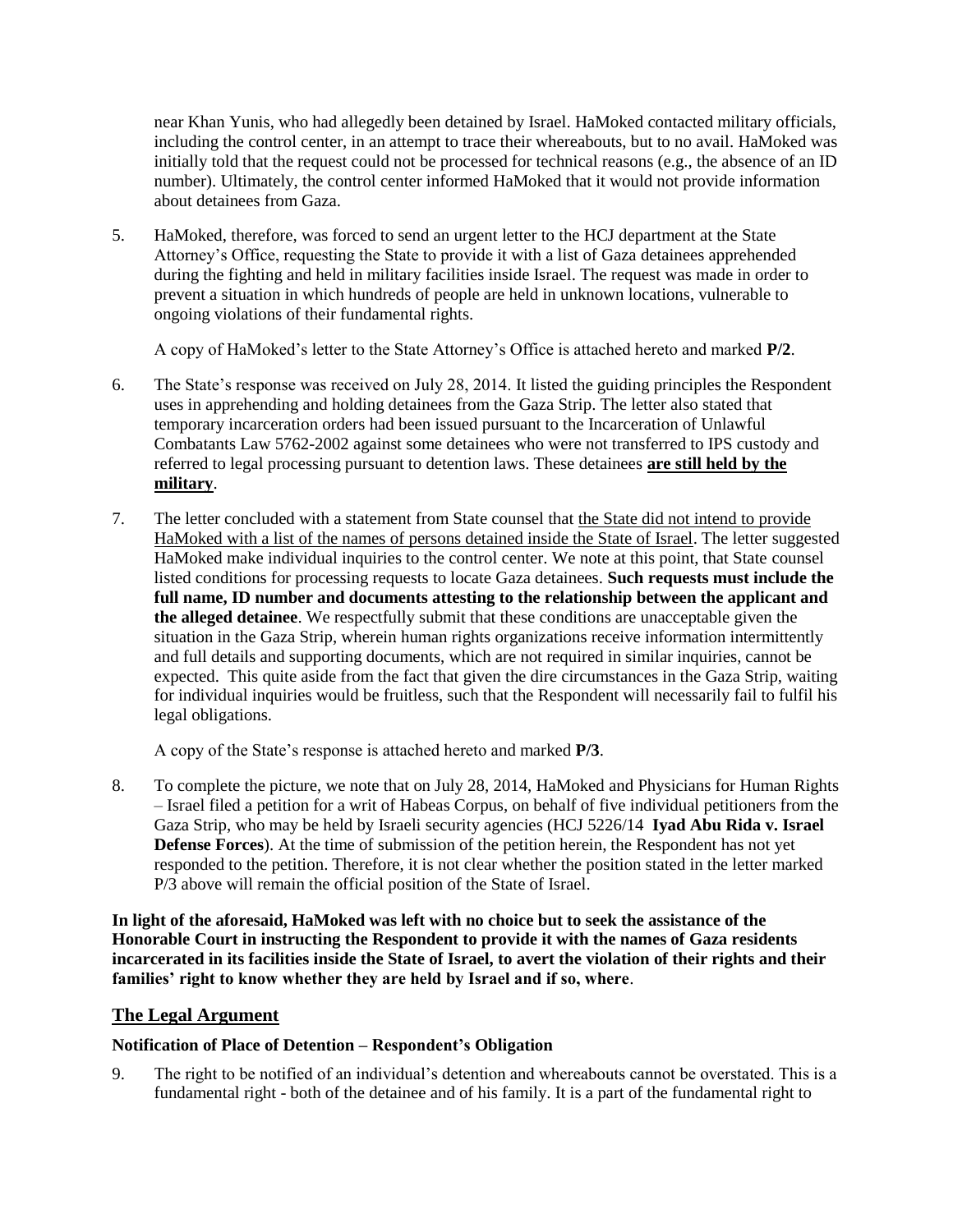human dignity. A regime that does not strictly enforce it, but rather conceals persons in its custody from their relatives for substantial periods of time acts callously and severely injures the very humanity of the detainee and his family.

10. The aforesaid right to receive notification has also been recognized as a fundamental right in the jurisprudence of this Honorable Court. As stated by Vice-President, M. Elon in HCJ 670/89 **Odeh et al. v. Commander of IDF Forces in Judea and Samaria,** IsrSC 43(4) 515, p. 517:

> The obligation to give such notification stems from the fundamental right a person who has been lawfully detained by the competent authorities has to have these authorities inform his relatives of his detention, so that they know what happened to their detained relative and how they can provide him with the necessary assistance to protect his liberty. **This is a natural right, deriving from human dignity and general principles of justice, and is afforded both to the detainee himself and to his relatives**.

- 11. Based on this fundamental right, the Supreme Court gave the effect of a judgment to an arrangement reached by the parties in HCJ 6757/95 **Hirbawi et al. v. Commander of IDF Forces in Judea and Samaria**, whereby:
	- a. **Upon the detention of a person who is a resident of the Area, notification of his detention and place of detention will be delivered without delay by telephone to a telephone number provided to the detaining official by the detainee**.

The detaining official will give such telephone notification, and will record, in a form prepared for this purpose, the details of the notification he has given and the details of the person who received the notification.

**In the event that the detainee so requests, notification by telephone will also be given to a lawyer whose name and details will be provided by the detainee**. The detaining official will inform the detainee of his above right...

- b. **The IDF control center** (be it the control center or another body) **will receive from all bodies… updated information regarding the detention and place of detention of a detainee, once daily, so that the detainee may be located** in response to a written request from an external person or body.
- c. **The IDF control center will provide details from said information in response to written requests submitted by public organizations dealing with such matters** and/or in response to written requests submitted by counsel to the detainee or his family.

Following delivery of a written request, the requesting party may obtain the information by telephone.

12. The issue of detainee tracing and the functioning of the control center was also discussed in the decision of Honorable Registrar (as then titled) Boaz Okon in HCJ 9332/02 **Jarar v. Commander of IDF Forces**. In his decision, the Honorable Registrar writes: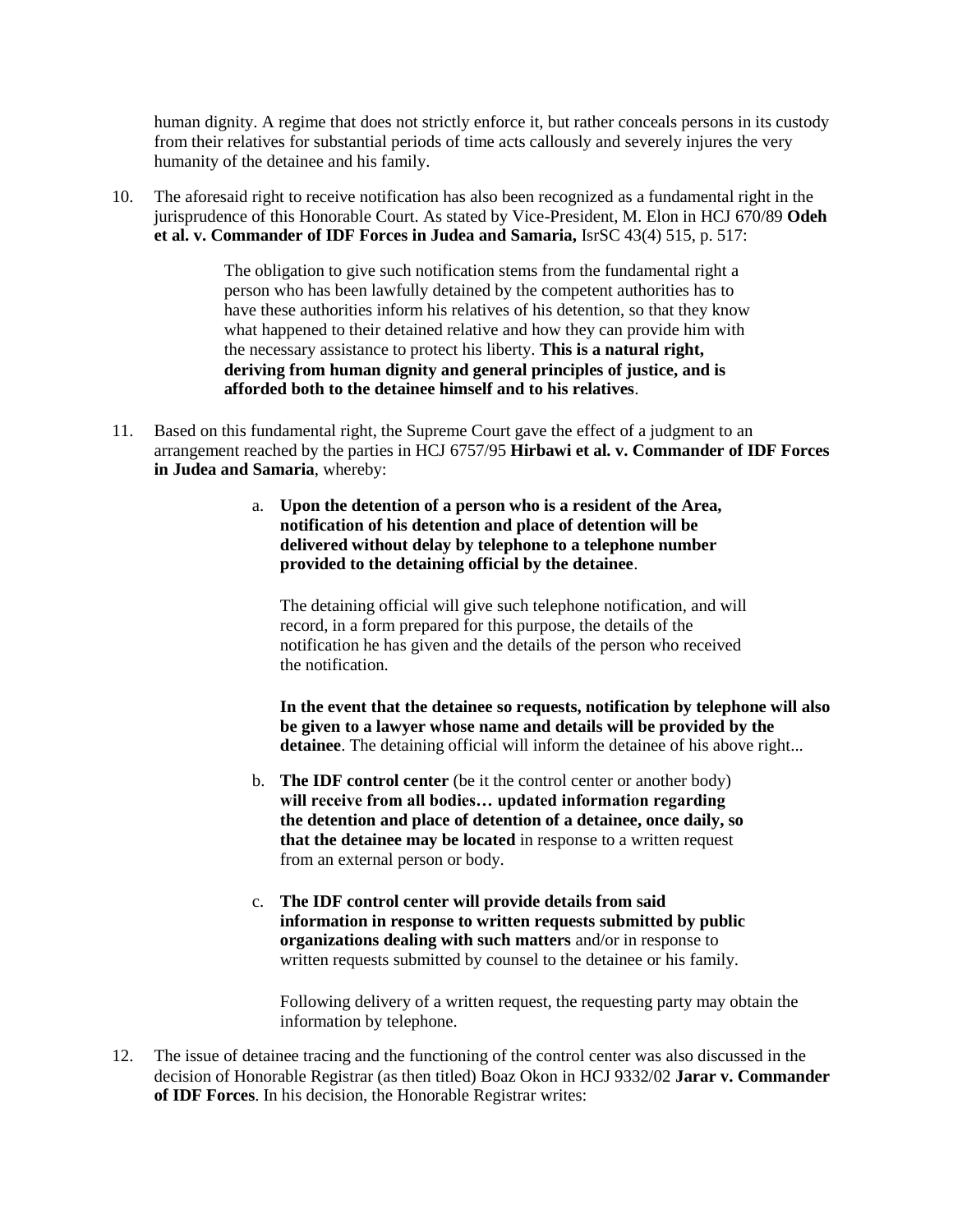The provision of information serves as a means of monitoring and control, but for a detainee, who, all of a sudden loses control of his life, it also has a humane significance. **The importance of the notification for the family whose relative disappeared "without explanation" cannot be overstated. Ensuring detention is public guarantees that the power to detain is not abused and prevents uncontrolled use of such power**. Indeed, the power of the state is immense, be its intentions as benevolent as they may be. Without notification, this power may go unchecked, even if its use is supported by security reasons. There are obvious risks attached to concessions or flexibility. Experience shows that excessive use of power, which is not uprooted promptly, creates a new reality. Power, unlike a boomerang, does not return once it is released. Therefore, the authority should exercise utmost diligence where the exercise of detention powers is concerned. **This diligence requires immediate notification of the detention**.

- 13. This fundamental right is also expressed in the General Attorney's Guideline (guideline 4.3002 dated January 4, 2004) which states: "**The obligation to give notification regarding a person's detention has been recognized by the courts as a fundamental right of the detainee and his relatives, deriving from human dignity and general principles of justice**".
- 14. In HCJ 8435/12 **Abu Sal v. Military Commander** (TakSC 8435/12 (3) 8131), a petition for a writ of Habeas Corpus filed by HaMoked after a person detained by the Respondent had "disappeared" for more than 72 hours, Honorable Justice Arbel wrote:

There is no doubt that the error that led to the "disappearance" of a detainee must be thoroughly investigated. **The State, having detained a person by law, must notify his relatives of the fact that he was detained and where he is held**, so that the family knows that their relative has been detained and where he is held and may provide him with the assistance necessary to protect his liberty (para. 17).

- 15. Thus, the Respondent has a duty to provide notification on the detention in each and every case its forces detain a person and maintain updated information with respect to the place of detention of each and every detainee, all the more so when the detainee is in its own custody. There is also no dispute that the State has an obligation to assist in locating any missing person, inasmuch as it possesses information that may help shed light on what happened to said person. The most fundamental human rights to liberty, life and bodily integrity are at stake here.
- 16. Hence, the remedies sought herein with respect to the Respondent's duty to provide notification of a person's detention and whereabouts and to maintain updated information with respect to the detention and place of detention of every detainee held by any of the state's authorities.
- 17. We reemphasize that given the immense difficulties faced by relatives from Gaza who wish to find out whether any of their loved ones have been detained and held by the Respondent, HaMoked wishes to act as a surrogate for the families and ascertain who is held by the Respondent in its facilities inside the country. As detailed in paragraph 9 above, the petition for a writ of Habeas Corpus filed on behalf of five individual petitioners is merely a drop in the bucket compared to the number of detainees taken without their families knowing that they have been taken or where they are. In that sense, waiting for answers to individual inquiries will not aid in the Respondent's compliance with his obligations.

### **Keeping Record of the Petitioners in the Place of Detention**